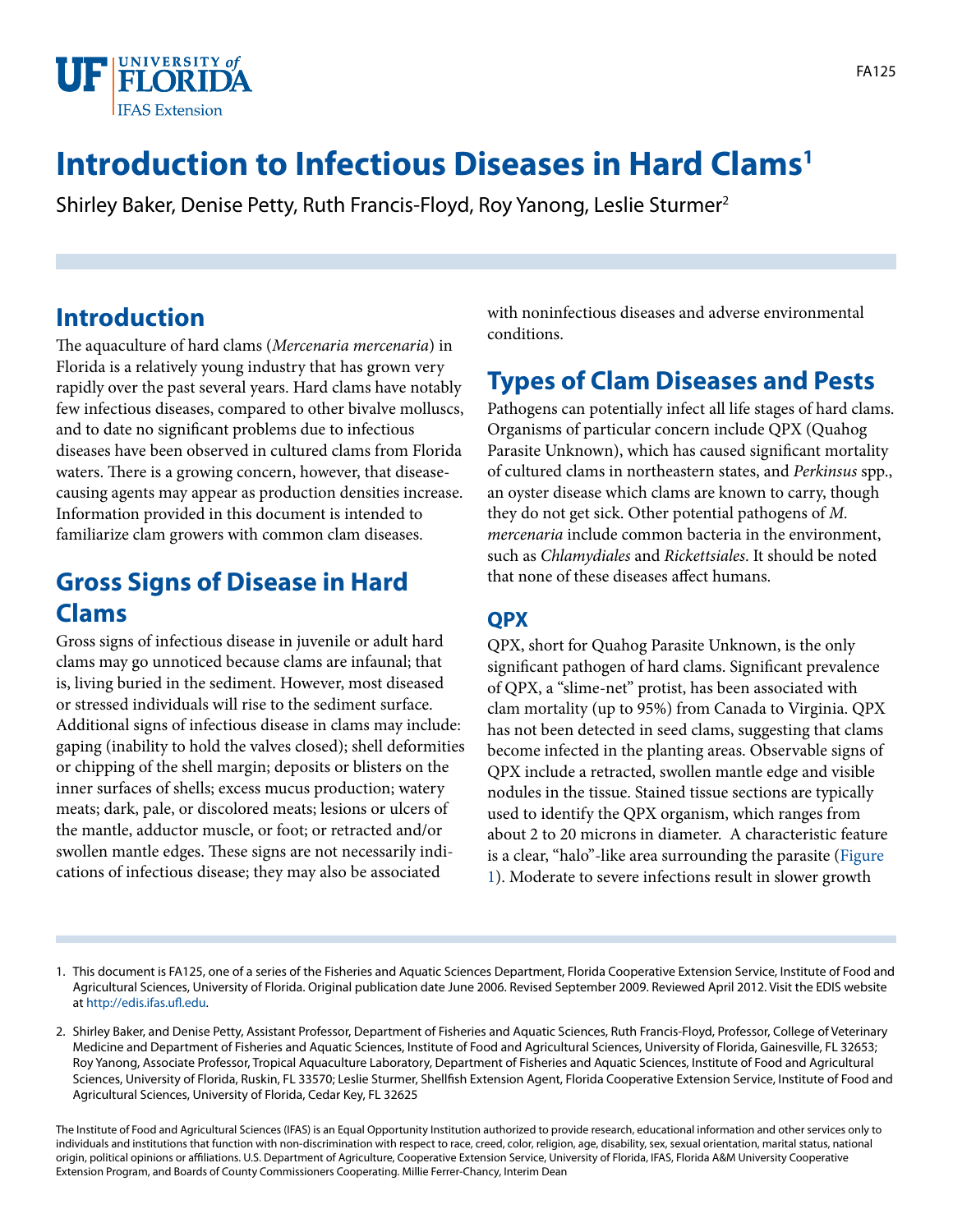

Figure 1. Photomicrograph of QPX, with "halo"-like area surrounding the parasites in hard clam (*Mercenaria mercenaria*) tissue. Magnification: 400X.

#### Credits: Photo by R. Smolowitz.

and poor quality meat. Environmental factors contributing to the disease are still being clarified. QPX is apparently only found at high salinity sites (> 30 ppt). Mortalities have been primarily associated with additional stressors, including unusually low temperatures in northern states and very high-density culture.

#### *Perkinsus* **spp. (Dermo)**



Figure 2. Photomicrograph of *Perkinsus* prezoosporangia in stained hard clam (*Mercenaria mercenaria*) digestive gland tissue. Magnification: 100X.

Credits: Photo by Jamie Holloway, 2003.

*Perkinsus* spp*.* are protozoans that cause Dermo disease in eastern oysters, resulting in significant mortalities along the Atlantic and Gulf coasts. Although *Perkinsus* spp. are sometimes found in hard clams, they apparently do not cause noticeable signs of disease in clams. In oysters, signs of Dermo disease include an increase in pigmented cells in the heart, occlusion of blood vessels, and ulcers of the mantle. High levels of infection result in cessation of growth, poor meat quality, and loss of adductor muscle strength *Perkinsus* spp. are detected using Rays fluid thioglycolate medium (RFTM). Using this diagnostic technique, pieces of bivalve tissue are incubated in RFTM, allowing the parasites to enlarge. After several days, the tissue is removed from the medium and stained. The enlarged and stained parasites can then be easily viewed under a microscope [\(Figure 2](FIGURE_2)). Environmental factors contributing to the disease include high temperatures ( $>25^{\circ}$ C) and moderate salinities ( $\sim 13-28$ ppt). The parasite appears intolerant of salinities below 9 ppt. Parasitism by blood-sucking snails and the presence of environmental contaminants may be contributing factors.

#### **Chlamydiales and Rickettsiales**



Figure 3. Photomicrograph of Rickettsiales-like organisms (arrows) in hard clam (*Mercenaria mercenaria*) gill. Magnification: 400X.

Credits: Photo by Denise Petty. 2005.

Chlamydiales and Rickettsiales are intracellular bacteria that are relatively common in bivalve molluscs. Although these parasites can cause localized damage to gills and epithelia, and infrequent mortalities, they are generally considered benign. Chlamydiales-like organisms (CLO) and Rickettsiales-like organisms (RLO) are identified by examining tissue sections for swollen cells filled with inclusion bodies, which result as the organisms proliferate [\(Figure 3](FIGURE_3)). Ruptured cells and tissue damage may also be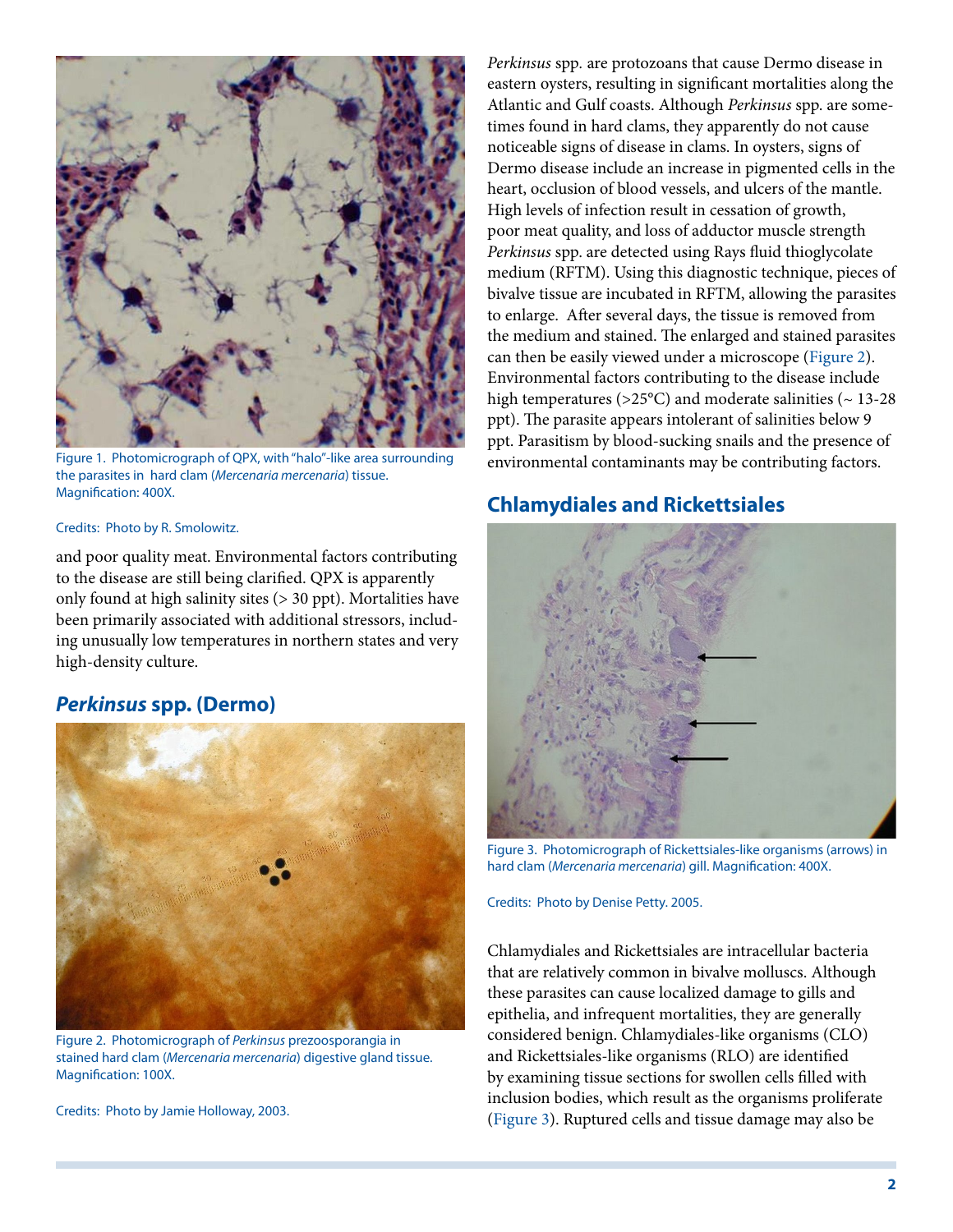observed. CLOs are usually found in the epithelium of the digestive gland, while RLOs are typically found in the gills. Both organisms are found more frequently in cultured bivalves than in wild stocks. Increased prevalence may be related to ease of transmission or increased stress on the host in high-density culture.

### **Pest Metazoans and Symbionts**

Many marine organisms are occasional parasites or symbionts of clams. These can include parasitic nematodes (roundworms), cestodes (tapeworms), trematodes (flatworms), and copepods, which primarily enter clams through the walls of their digestive tracts. In addition, nemertean worms may be found as symbionts in mantle cavities. Usually, there are too few organisms to cause pathology or mortality. However, their presence in tissues may result in granulomas.

### **Granulomas**



Figure 4. Photomicrograph of a trematode (arrow) in a granuloma within the digestive gland of a hard clam (*Mercenaria mercenaria*). Magnification: 100X.

#### Credits: Photo by Denise Petty. 2005.

Granulomas are areas of thickened (fibrotic) tissue resulting from the clam's immune response to a foreign body, including any of the parasites listed above ([Figure 4\)](FIGURE_4). Blood cells called granulocytes, which are part of the clam's immune system, migrate to and infiltrate the area surrounding the parasite (inflammation - tissue response to injury or infection of tissues, which serves to destroy, dilute, or wall off the injurious agent and the injured tissues). These cells may eventually encapsulate the parasite, forming an inflammatory lesion, or nodule, called a granuloma. Granulomas

are detected by examination of tissue sections. The number of granulomas is usually too low to cause impairment of function, but if present in greater numbers, causative agents should be identified or ruled out, and further investigation may be warranted.

## **Significance in Florida**

Florida cultured clams were examined for disease in February (winter) and August (summer) of 2003 using histology and RFTM. Three areas were monitored to represent the majority of clam production areas in Florida; northwest coast, east coast, and southwest coast. The Gulf Jackson High-Density Lease Area (HDLA), located in the inshore waters of the Gulf of Mexico, near Cedar Key, FL was sampled in both winter and summer. The Indian River Aquaculture Use Zone located in the Indian River, near Sebastian, FL, was also sampled in both winter and summer. Southwest Florida samples were taken at two different sites. Winter collections were taken from the Sandfly Key HDLA, near Placida, FL. Summer collections were taken from the South Pine Island HDLA, located in Pine Island Sound, near St. James, FL. Clams were collected by participating growers from culture bags that were being harvested for market. Live clams were shipped to the University of Florida, Department of Fisheries and Aquatic Sciences (UF-FAS), in Gainesville, FL. Samples of 60 clams, each, were divided equally between preparation for histology and RFTM.

In the group of clams examined, granulomas were the most frequently observed abnormality, followed by Rickettsialeslike organisms, non-granulomatous inflammation, and metazoans [\(Table 1\)](TABLE_1_DOCUMENT_FA125).

There was no evidence of QPX in cultured clams from the three areas that were examined as part of this study. While QPX has never been identified in Florida clams, there is concern that it could be introduced to the state. Consequently, imported clams and oysters must be tested and proven free of the QPX agent before entry into Florida, as per Florida Department of Agriculture and Consumer Services Division of Aquaculture best management practices.

*Perkinsus* was identified in clams from all three study sites tested during this study. With the exception of one animal collected in the Southwest Florida area, all *Perkinsus* positive clams were collected during the summer sampling period. In total, 23% of the clams collected at Gulf Jackson, 7% from Indian River, and 67% from southwest Florida were affected. When *Perkinsus* is seen in clams, it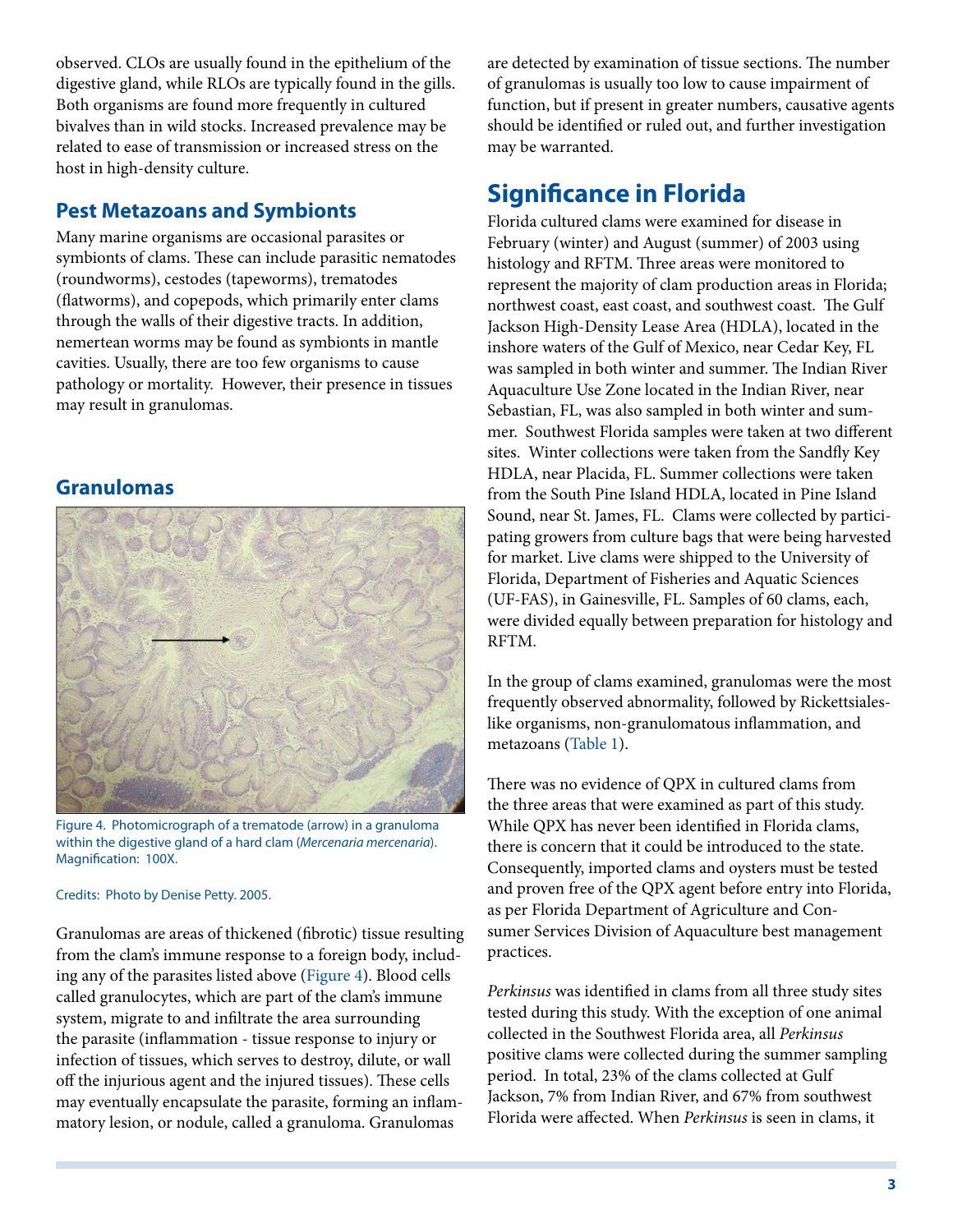is indicative of an adjacent population of infected oysters. Oysters are susceptible to infection by *P. marinus*, and there are many strains varying in infectivity. Therefore, although hard clams do not develop disease from *Perkinsus* infection, they can serve as vectors for the organism. Moving infected clams from one geographic location to another may introduce a new strain of *Perkinsus* to oysters and other susceptible bivalve molluscs.

Rickettsiales-like organisms were observed in the gills of clams collected in the winter from all three areas; 33% to 60% of the clams sampled had RLOs, with the greatest prevalence at Gulf Jackson. In the summer, only clams from the Indian River had RLOs (13%). Where RLOs were present, adjacent branchitis (gill inflammation) was infrequently observed. It is unclear if the RLOs are a significant problem for the clams No Chlamydiales-like organisms were observed in any of the clam samples.

Granulomas were the most frequently observed abnormality in the examined clams. Southwest Florida clams, regardless of season, were more affected than clams from the other collection areas. However, clams from all sites and seasons were affected. Prevalence of granulomas ranged from 13% (Gulf Jackson winter collection) to 53% (summer Southwest Florida collection). Metazoans, usually trematodes, were observed in some of the granulomas; up to 26% of the clams from a single collection were affected.

Non-granulomatous inflammation is a cellular response by an animal to a non-specific (unknown cause) injury. Non-granulomatous inflammation was observed in 66% of the winter-collected clams from the Southwest Florida area, with much less observed in clams collected in other sampling sites and seasons (less than 20%). The source(s) of the non-granulomatous inflammation was not determined.

### **Summary**

To date, no significant problems due to infectious diseases have been identified in cultured clams from specific locations in Florida waters using histology or RFTM. Clinical disease caused by infectious disease was also not observed during the survey period. Our survey, therefore, suggests that, at present, there are no serious disease-causing agents associated with clams at the locations we examined. Although *Perkinsus* spp. was found, sometimes in relatively high numbers, it is a disease of oysters and has not been associated with clinical disease in hard clams. QPX, the clam pathogen of most concern, was not found. Granulomas, Rickettsiales-like organisms, non-granulomatous inflammation, and metazoans were found to varying

degrees. In general, these were considered incidental and not significant; numbers were too low to cause pathology or mortality.

Most of these potential disease-causing organisms are present in the environment and are therefore difficult to control. Pathology may be exacerbated by stressors such as high temperatures (> 30°C), poor water quality (presence of noxious algae or contaminants, low dissolved oxygen, etc), or high stocking densities. There is a growing concern that the tendency to increase production and standing crop is conducive to the accidental introduction of disease-causing agents or increased stresses that may facilitate disease by these typically opportunistic organisms.

Clam culture in Florida currently is dependent on monoculture of one species, *Mercenaria mercenaria*. One of the great risks associated with monoculture is the potential for catastrophic loss following the appearance of a new diseasecausing agent. In order to minimize risk and potential economic impact on the industry, growers should be aware of potential shellfish diseases and be prepared to properly assess any occurrences of diseases. Assistance from UF/ IFAS Extension shellfish and aquatic animal health specialists is available.

### **State Specialists**

Primary Contact/Shellfish Extension Agent:

Cedar Key: Leslie Sturmer Shellfish Extension Agent Cooperative Extension Service (352) 543-5057

Aquaculture extension veterinarians:

Gainesville: Denise Petty, DVM Aquaculture Extension Veterinarian University of Florida (352) 392-9617 Ext. 229

Tampa/Ruskin:

Roy Yanong, VMD Aquaculture Extension Veterinarian Tropical Aquaculture Laboratory University of Florida (813) 671-5230 Ext. 104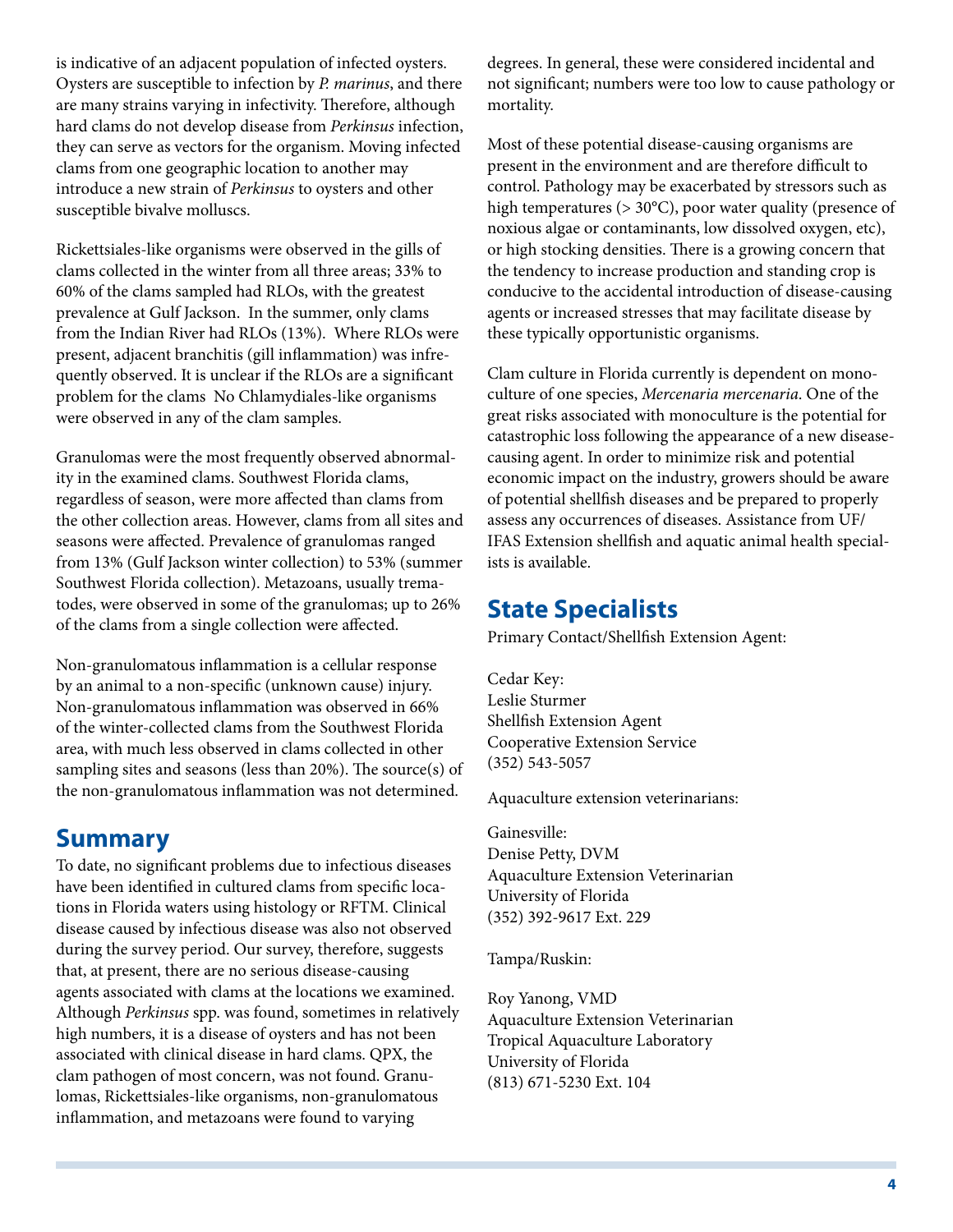## **Glossary of Terms Used**

• Adductor muscle - The muscle that holds the two shells (valves) of a bivalve together

- Bacteria A microorganism that may cause disease
- Branchitis Inflammation of the gills
- Clinical disease Disease identified by direct observation of signs
- Dermo A disease of oysters associated with the protozoan *Perkinsus marinus*
- Disease Impairment of normal structure or function
- Epithelium Cells covering the internal and external body surfaces
- Granuloma Areas of thickened (fibrotic) tissue resulting from the organism's own immune response to a foreign body
- Histology Study of the minute structure, composition and function of tissues
- Inclusion bodies Abnormal structure within a cell
- Infaunal Organisms that live within the sediment
- Infection Invasion and multiplication of microorganisms in body tissues, especially those that cause local cellular damage
- Infectious disease Disease caused by a pathogen
- Inflammation Tissue response to injury or infection of tissues, which serves to destroy, dilute, or wall off the injurious agent and the injured tissues
- Lesion Visible disruption of the normal structure of a tissue caused by injury or disease
- Mantle Folds of the body wall that form a skirt around the body, terminating in an edge, the mantle margin
- Mantle cavity The space formed by the mantle, which encloses a large water space, the gills, and the body
- Metazoa Multicellular animals
- Parasite Animal that lives upon or within another living organism and obtains some advantage from it. There is usually some cost to the host
- Pathogen Any disease producing agent or microorganism
- Pathology The abnormal condition that constitutes disease
- Prevalence The total number of cases of a specific disease in a given population at a certain time
- Protista All single-celled organisms including bacteria, algae, slime molds, fungi and protozoa
- Protozoa A group of the simplest single-celled animals
- QPX A disease of hard clams associated with the protist Quahog Parasite X
- RFTM Rays fluid thioglycolate medium, used to detect *Perkinsus*, the agent of Dermo disease
- Signs Objective evidence of disease
- Symbiont An organism living in close association with a dissimilar organism, which may or may not gain an advantage from the relationship
- Transmission The transfer of disease from one organism to another
- Vector Carrier of an infectious agent, capable of transmitting infection from one host to another

### **Further Reading**

• Bower, S.M. and S.E. McGladdery. 2004. Synopsis of Infectious Diseases and Parasites of Commercially Exploited Shellfish. [http://www.pac.dfo-mpo.gc.ca/sci/](http://www.pac.dfo-mpo.gc.ca/sci/shelldis/title_e.htm) [shelldis/title\\_e.htm](http://www.pac.dfo-mpo.gc.ca/sci/shelldis/title_e.htm)

• Colson, S., and L. Sturmer. 2000. One shining moment known as Clamelot: The Cedar Key story. *Journal of Shellfish Research* 19(1): 477-480.

• Couch, J.A. and J.W. Fournie. 1993. *Pathobiology of Marine and Estuarine Organisms*. CRC Press, Boca Raton, FL.

• *Dorlands Pocket Medical Dictionary.* 1977. 22nd Ed. W.B. Saunders Company, Philadelphia, PA.